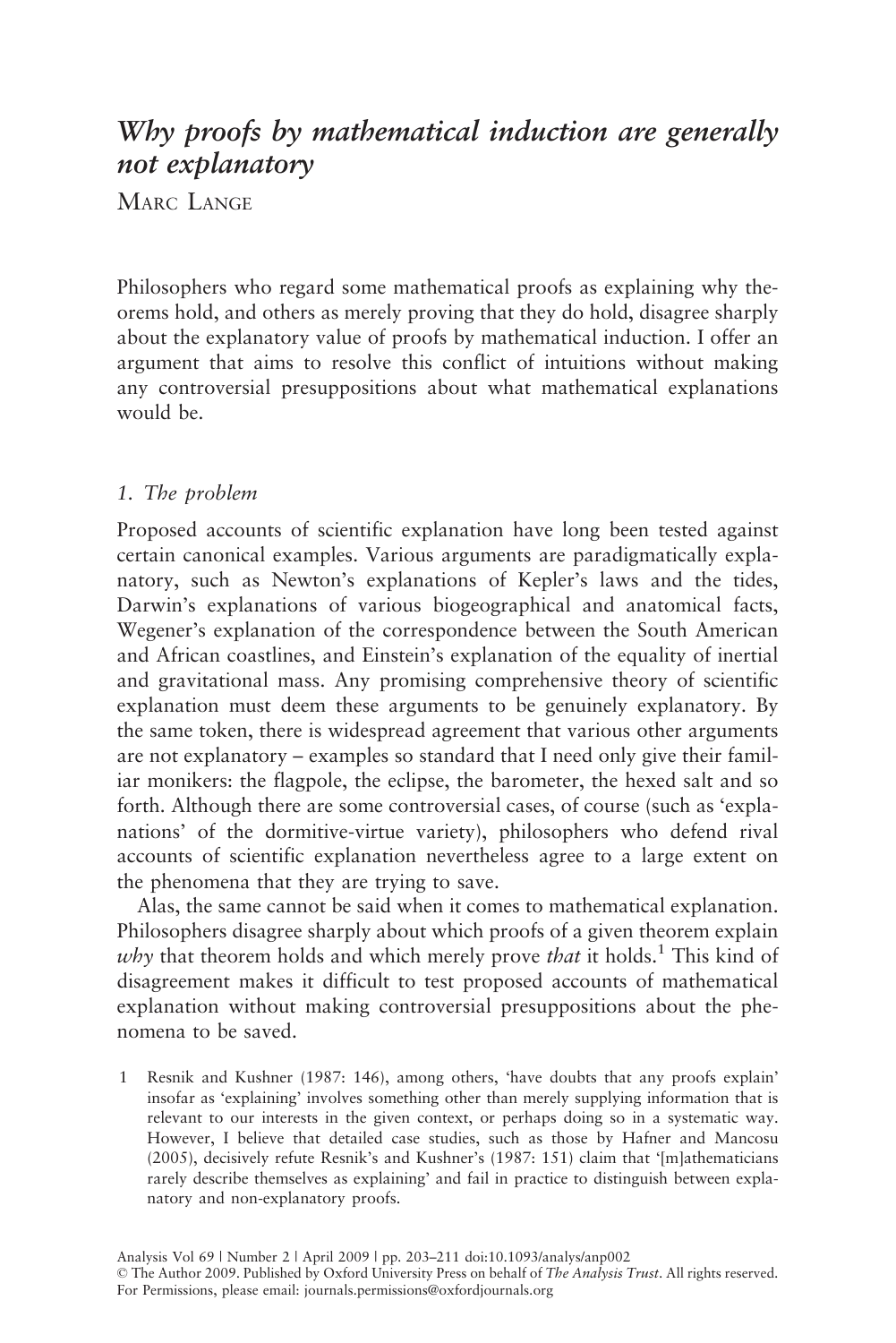One especially striking disagreement concerns the explanatory power of proofs that proceed by mathematical induction.<sup>2</sup> Some philosophers appear quite confident that these arguments are generally explanatory, even in the face of other philosophers who appear equally confident of their intuition to the contrary. Very little in the way of argument is offered for either view. The face-off is philosophically sterile.

To provoke your intuitions, consider the following two typical proofs by mathematical induction:

Show that for any natural number  $n$ , the sum of the first  $n$  natural numbers is equal to  $n(n+1)/2$ .

For  $n = 1$ , the sum is 1, and  $n(n + 1)/2 = 1(2)/2 = 1$ .

If the summation formula is correct for  $n = k$ , then the sum of the first  $(k+1)$  natural numbers is  $[k(k+1)/2] + (k+1) = (k+1)[(k/2)+1] =$  $(k+1)(k+2)/2$ , so the summation formula is correct for  $n = k+1$ .

Show that for any natural number  $n$ , the sum of the squares of the first  $n$ natural numbers is equal to  $n^3/3 + n^2/2 + n/6$ .

For  $n = 1$ , the sum is 1, and  $n^3/3 + n^2/2 + n/6 = 1/3 + 1/2 + 1/6 = 1$ .

If the summation formula is correct for  $n = (k - 1)$ , then the sum of the squares of the first k natural numbers is  $(k-1)^3/3 + (k-1)^2/2 +$  $(k-1)(6+k^2-1/3(k^3-3k^2+3k-1)+1/2(k^2-2k+1)+1/6(k-1)+k^2)$  $= k<sup>3</sup>/3 - k<sup>2</sup> + k<sup>2</sup>/2 + k<sup>2</sup> + k - k + k/6 - 1/3 + 1/2 - 1/6$  $= k<sup>3</sup>/3 + k<sup>2</sup>/2 + k/6$ , so the summation rule is correct for  $n = k$ .

Proofs like these seem to provoke strong intuitions among some philosophers. For example, Kitcher writes:

Suppose I prove a theorem by induction ... It would seem hard to deny that this is a genuine proof. ... Further, this type of proof does not controvert Bolzano's claim that genuine proofs are explanatory; ... the proof explains the theorem. (1975: 265)

Regarding the first proof by mathematical induction that I gave above, along with a proof by mathematical induction that the sum of the first  $n$  odd numbers (for any natural number *n*) is  $n^2$ , Brown writes

In the two number theory cases above, a proof by induction is probably more insightful and explanatory than the picture proofs [that is, diagrams that prove the same theorems]. I suspect that induction – the passage from  $n \times n + 1$  – more than any other feature, best characterizes

2 Recall that arguments by mathematical induction are deductions – unlike, for example, the argument that since 1,  $1 + 8$ , and  $1 + 8 + 27$  are all perfect squares, it is likely true that for any natural number  $n$ , the sum of the first  $n$  cubes is a perfect square. The latter argument is not a proof; it is not a case of 'mathematical induction' in the sense I mean here.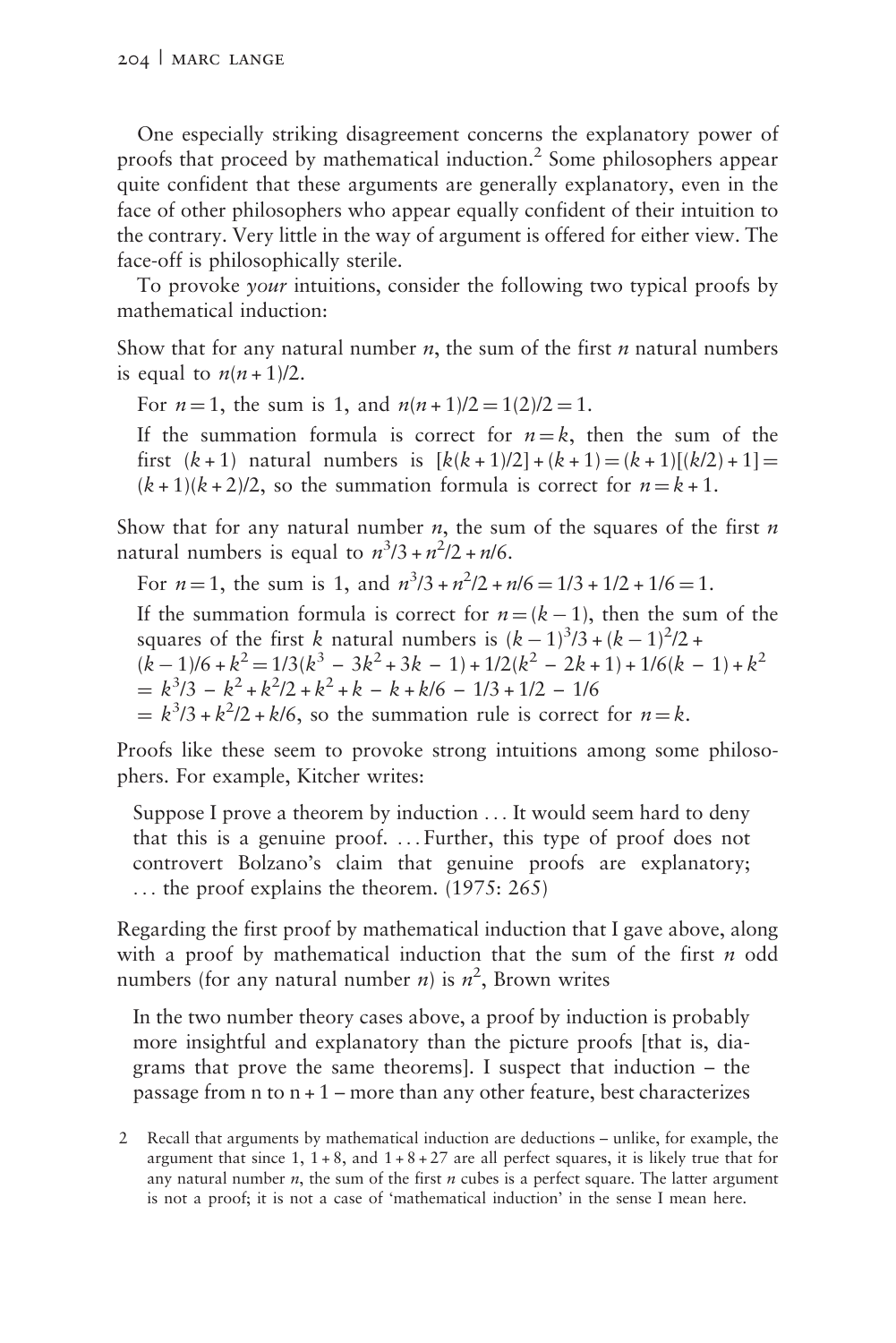the natural numbers. That's why a standard proof [that is, by mathematical induction rather than by diagrams] is in many ways better  $-$  it is more explanatory. (1997: 177; cf. Brown 1999: 42)

On the other hand, Steiner (1978: 151) says that proofs by mathematical induction 'usually' are not explanatory. Steiner is the only philosopher I know who has defended his view regarding the explanatory power (or impotence) of mathematical inductions by appealing to a comprehensive account of mathematical explanation. However, he offers no argument independent of that account for his view concerning mathematical inductions. So it is difficult to regard him as testing his account by seeing whether it gives the right answer regarding mathematical inductions.

Writing about the first inductive proof above, Hafner and Mancosu (2005: 234) say that to deem it explanatory 'would indeed be very counterintuitive!' They elaborate slightly:

it clearly isn't [explanatory] ... according to the understanding of working mathematicians (some mathematicians even take inductive proofs to be paradigms of non-explanatory proofs). (Hafner and Mancosu 2005: 237)

But they offer neither references to mathematicians expressing this view nor an argument to motivate it. Likewise, regarding the first induction I gave above, Hanna (1990: 10; cf. Hanna 1989: 48) writes, '[T]his is certainly an acceptable proof  $\dots$  What it does not do, however, is show why the sum of the first *n* integers is  $n(n + 1)/2$ ... Proofs by mathematical induction are nonexplanatory in general.<sup>3</sup> There is also a small body of empirical psychological studies (e.g. Reid 2001; Smith 2006) suggesting that students generally regard proofs by mathematical induction as deficient in *explaining why* the theorem proved is true.

My aim in this brief article is to end this fruitless exchange of intuitions with a neat argument that proofs by mathematical induction are generally not explanatory. Although this argument is very simple, it does not appear in the literature. To recognize why mathematical inductions are generally not explanatory, we do not need to join Brown in considering what feature best characterizes the natural numbers or to join Steiner in appealing to some controversial premisses about how mathematical explanations operate – just as we do not need to appeal to controversial premisses about scientific explanation in order to recognize certain canonical examples as genuine scientific explanations (and others as possessing no explanatory power).

<sup>3</sup> Mancosu (2001: 113) notes the contrast between Hanna and Brown. Of course, it could be that all of these writers are mistaken because some mathematical inductions are explanatory, others are not, and there is no broad truth about what they 'usually' or 'generally' are.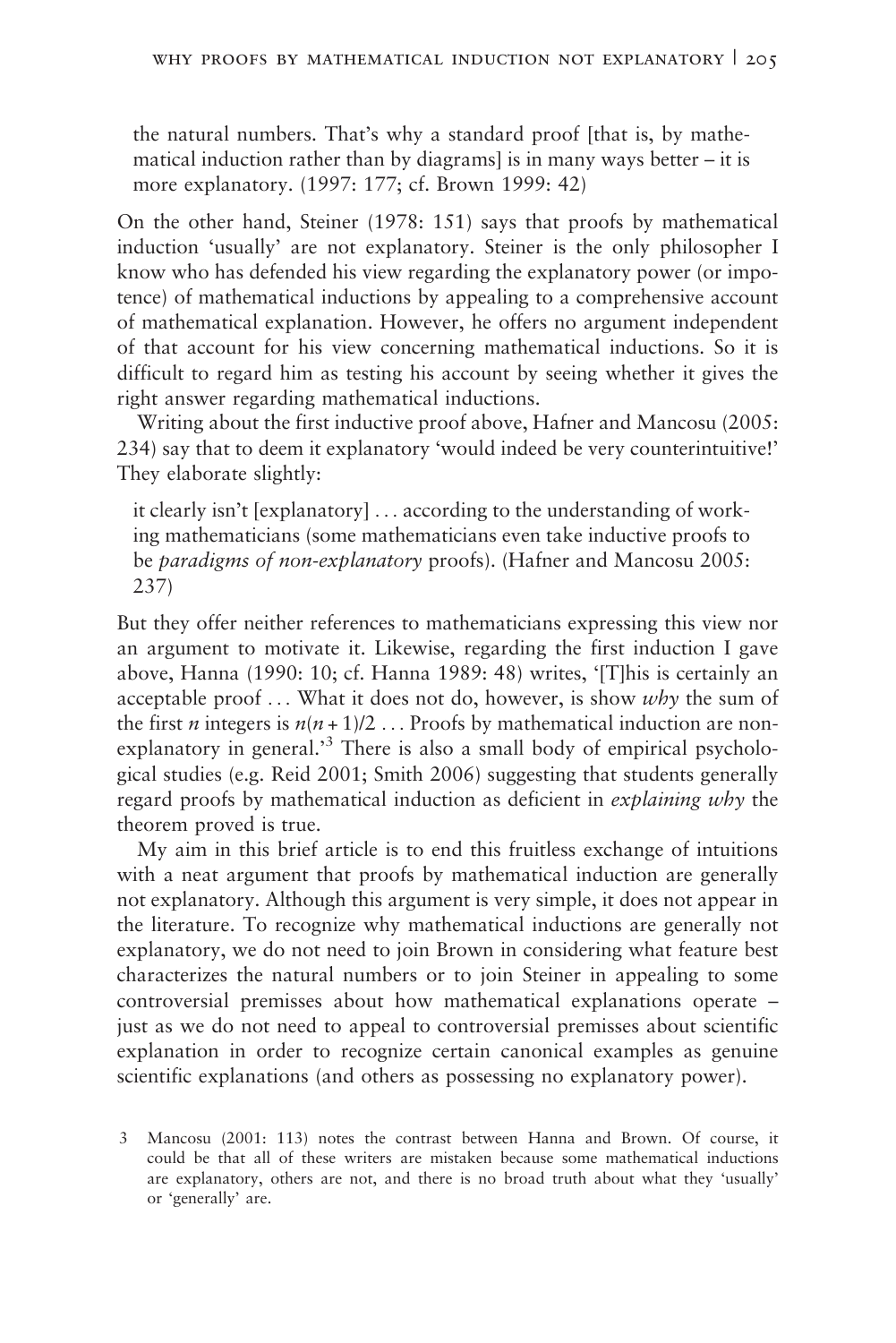Here is all that I shall presuppose about mathematical explanation. First, I shall presuppose that a mathematical explanation of a given mathematical truth  $F$  may consist of a proof (i.e. a deduction) of  $F$  from various other mathematical truths  $G_1, \ldots, G_n$ . (If no mathematical proof could be a mathematical explanation, then proofs by mathematical induction would be non-starters as mathematical explanations.) In such an explanation, the  $G_i$ collectively explain why F obtains; each of  $G_1$ ,  $G_2$  and so forth helps to explain  $F$  (e.g. F is explained partly by  $G_1$ ). Such a mathematical explanation is like many typical scientific explanations. For example, Kepler's laws of planetary motion are explained by being deduced from Newton's laws of motion and gravity, that the sun and planets are roughly spherical hunks of matter, that the sun contains nearly all of the solar system's matter, and so forth; hence, Newton's law of gravity helps to explain why Kepler's laws hold.<sup>4</sup> Accordingly, I will take over the terminology standardly used in discussing scientific explanations and say that in such a mathematical explanation, the  $G_i$  (the explainers) constitute the 'explanans' and  $F$  (the fact being explained) is the 'explanandum'.

Philosophers who disagree sharply about which mathematical proofs are explanatory nevertheless agree that not all mathematical proofs are mathematical explanations; indeed, they say, of two proofs having exactly the same premisses and conclusion, one may be explanatory even though the other is not. Regarding the crucial question of what it takes for various mathematical truths  $G_i$  to constitute the explanans in such a mathematical explanation of F, I shall presuppose very little about the answer (beyond F's following deductively from the  $G_i$ ). In fact, I shall presuppose only that mathematical explanations cannot run in a circle. That is, I will presuppose that when one mathematical truth helps to explain another, the former is partly responsible for the latter in such a way that the latter cannot then be partly responsible for the former. Relations of explanatory priority are asymmetric. Otherwise mathematical explanation would be nothing at all like scientific explanation.

Of course, this presupposition permits a given mathematical truth to have many different explanations. It also permits mathematical *definitions* to run in circles, since a definition of some mathematical truth F need not be specifying  $wby F$  is true. (Admittedly, in asking for a definition of  $F$ , we might say, 'Could you please explain F?' But that question need not be demanding a mathematical explanation, i.e. an answer to the question 'Why is F true?') If mathematical 'explanations' do not trace asymmetric relations of explanatory priority, then they merely display illuminating connections among various mathematical facts. They do not answer why-questions. Although it is

4 Of course, not every scientific explanation is a deductive argument for the fact being explained; in some cases, the explainers merely entail that the fact being explained has a given likelihood. Moreover, neither Newton's laws nor Kepler's laws are exactly true. But we do not need to worry about either of these complications in the mathematical case.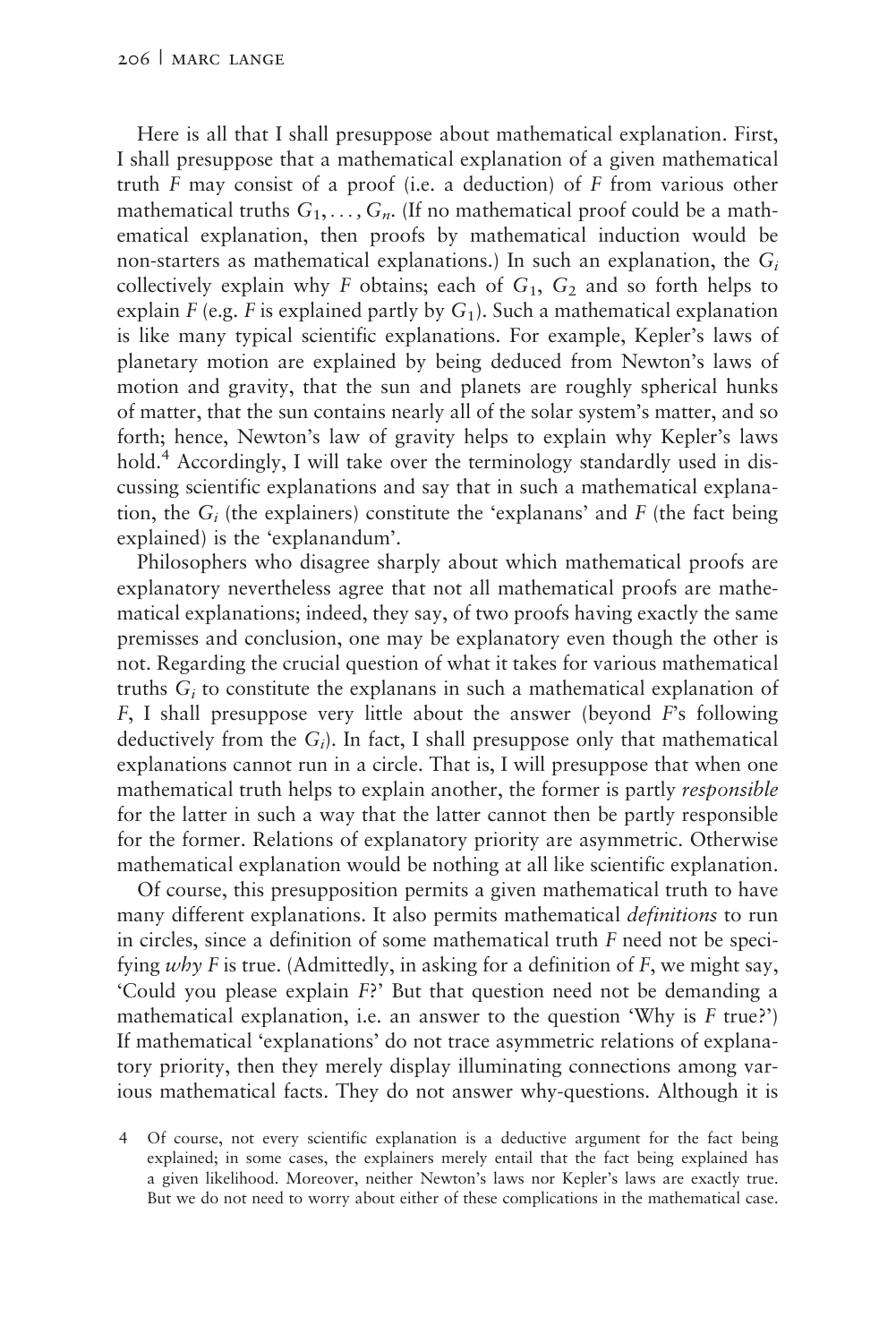valuable to get clear about how the truth of various propositions in one part of the mathematical landscape connects to the truth of propositions in another, those connections need not be mathematical *explanations* of one by the other.

Plausibly, that  $F$  explains why  $G$  holds and that  $G$  explains why  $H$  holds entails that  $F$  explains why  $H$  holds. In that case, to permit an explanatory circle (where F explains why G holds and G explains why F holds) would be to permit a given fact to explain itself. But self-explanation in mathematics is presumably impossible. Here, then, is further support for my presumption that mathematical explanations, whatever they are, cannot run in a circle.

#### 2. The proposed solution

A proof by mathematical induction proceeds according to the following rule of inference:

Mathematical induction:

For any property P:

*if*  $P(1)$  [1 has property P] and

for any natural number (i.e. 1, 2, 3...) k, if  $P(k)$ , then  $P(k + 1)$ .

*then* for any natural number *n*,  $P(n)$ .

Since this rule of inference is necessarily truth-preserving, an argument by mathematical induction constitutes a proof.

Is such an argument explanatory? If it were, what would the mathematical explanation be? The explanans would be (for some particular property P) the fact that P(1) and that (for any natural number k) if  $P(k)$  then  $P(k+1)$ . For instance, if the first proof given above were explanatory, then the explanandum – the fact that for any natural number  $n$ , the sum of the first  $n$  natural numbers is  $n(n+1)/2$  – would be explained in part by the fact that the summation formula works for  $n = 1$ .

But the case of  $n = 1$ , though often more mathematically tractable than other cases, seems to have no special explanatory privilege over them. From this thought, I will now work my way towards an argument that mathematical inductions are generally not explanatory.

If a theorem can be proved by mathematical induction proceeding upwards from  $n = 1$ , then generally it can also be proved by an argument like mathematical induction, but instead proceeding upwards and downwards from  $n = k$  for any other, arbitrarily selected natural number k. Of course, it is usually easier to begin by showing that  $P(1)$  rather than by showing, say, that  $P(5)$ , since the proof of  $P(1)$  is often trivial. And it is obviously easier to show merely that if  $P(k)$ , then  $P(k + 1)$ , rather than to demonstrate not only this 'upwards' fact, but also the 'downwards' fact that if  $P(k)$ , then  $P(k-1)$ , for any natural number  $k > 1$ . (A proof cannot be given by proceeding exclusively downwards, since there is no largest natural number from which to proceed.) But the longer argument would be just as effective as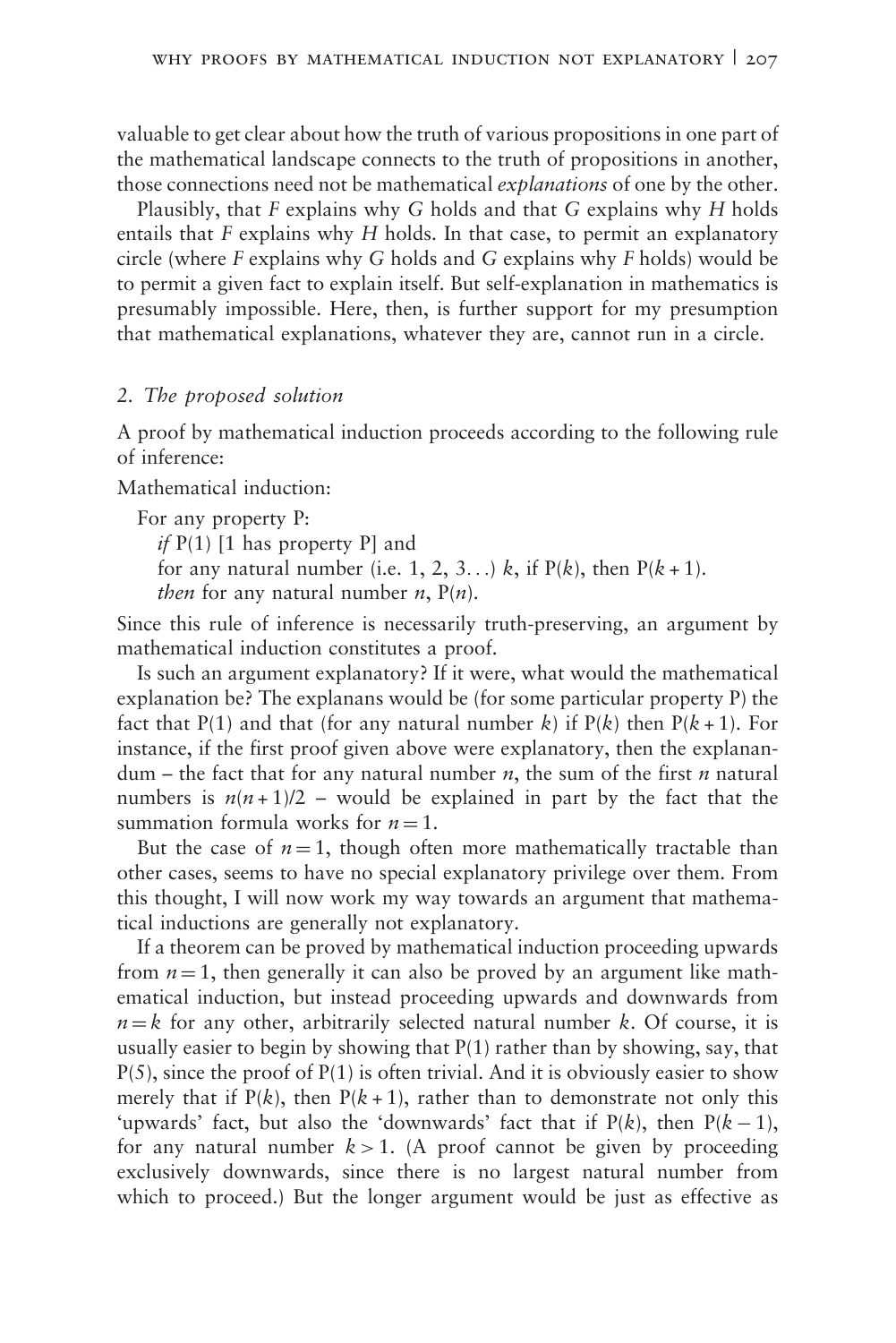the argument by mathematical induction in proving that  $P(n)$  for any natural number  $n$ . The rule of inference:

Upwards and downwards from 5:

For any property P:  $if P(5)$ , and for any natural number k, if  $P(k)$ , then  $P(k + 1)$ , and for any natural number  $k > 1$ , if  $P(k)$ , then  $P(k-1)$ , *then* for any natural number *n*,  $P(n)$ 

is necessarily truth-preserving, just like the rule of mathematical induction.<sup>5</sup> Indeed, the term 'mathematical induction' is sometimes applied to arguments that use not the rule of mathematical induction given above, but some other necessarily truth-preserving rule belonging to the same family as that rule and the 'upwards and downwards from 5' rule, such as:

Upward jumps of 2:

```
For any property P:
  if P(1) and P(2), and
  for any natural number k, if P(k), then P(k+2),
  then for any natural number n, P(n).
```
Strong induction:

```
For any property P:
  if P(1), and
  for any natural number k, if P(1) and P(2) and ... P(k-1), then P(k),
  then for any natural number n, P(n).
```
Backward induction (Hardy et al. 1934: 20):

```
For any property P:
```

```
if P(k) holds for an infinite number of natural numbers k, and
for any natural number k, if P(k), then P(k-1).
then for any natural number n, P(n).
```
Let us stick to the 'upwards and downwards from 5' rule. If a theorem can be proved by mathematical induction (i.e. by the 'upwards from 1' rule), then generally it can also be proved by an argument using the 'upwards and downwards from 5' rule. For instance, the 'upwards and downwards from 5' rule can be used to prove the two theorems that were proved above by mathematical induction:

Show that for any natural number  $n$ , the sum of the first  $n$  natural numbers is equal to  $n(n+1)/2$ .

5 The 'upwards and downwards from 5' rule does not have us check by hand that P(1) through  $P(5)$  are all true. Rather, it proceeds from  $P(5)$  downward as well as upward by an 'inductive-style' argument.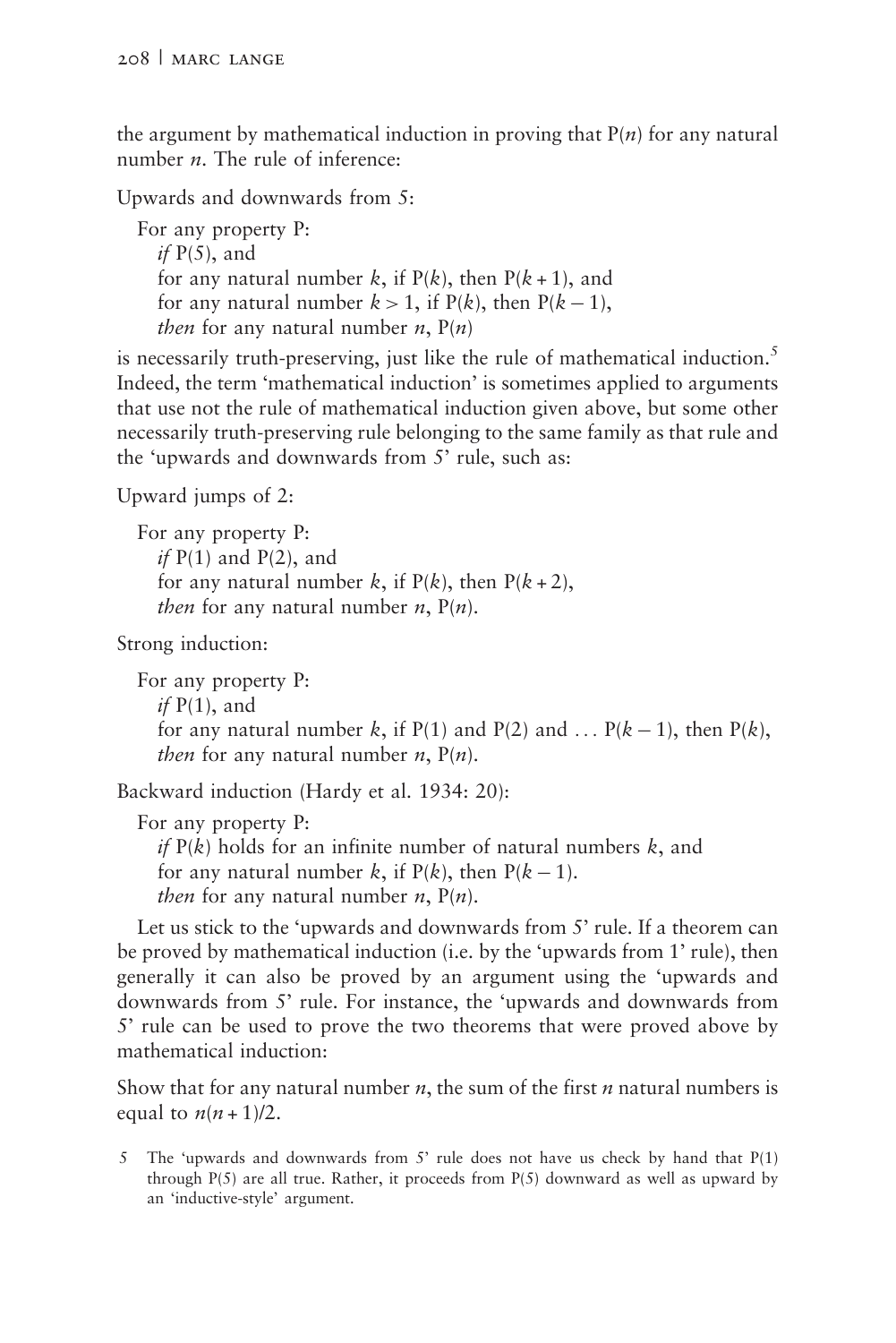For  $n = 5$ , the sum is  $1 + 2 + 3 + 4 + 5 = 15$ , and  $n(n + 1)/2 = 5(6)/2 = 15$ . If the summation formula is correct for  $n = k$ , then (I showed earlier) it is correct for  $n = k + 1$ .

If the summation formula is correct for  $n = k$  (where  $k > 1$ ), then the sum of the first  $k - 1$  natural numbers is  $[k(k + 1)/2] - k = k[(k + 1)/2 - 1] =$  $k(k - 1)/2$ , so the summation formula is correct for  $n = k - 1$ .

Show that for any natural number *n*, the sum of the squares of the first *n* natural numbers is equal to  $n^3/3 + n^2/2 + n/6$ .

For  $n = 5$ , the sum is  $1 + 4 + 9 + 16 + 25 = 55$ , and  $n^3/3 + n^2/2 + n/6 =$  $125/3 + 25/2 + 5/6 = 41$   $2/3 + 12$   $1/2 + 5/6 = 55$ .

If the summation formula is correct for  $n = k$ , then (I showed earlier) it is correct for  $n = k + 1$ .

If the summation formula is correct for  $n = k$  (where  $k > 1$ ), then the sum of the squares of the first  $k-1$  natural numbers is

 $k^3/3 + k^2/2 + k/6 - k^2$  $= k<sup>3</sup>/3 + k<sup>2</sup>/2 + k/6 - k<sup>2</sup> + k - k - 1/3 + 1/2 - 1/6$  $= k<sup>3</sup>/3 - k<sup>2</sup> + k - 1/3 + k<sup>2</sup>/2 - k + 1/2 + k/6 - 1/6$  $= 1/3$   $(k^3 - 3k^2 + 3k - 1) + 1/2$   $(k^2 - 2k + 1) + 1/6$   $(k - 1)$  $= (k-1)^3/3 + (k-1)^2/2 + (k-1)/6,$ so the summation rule is correct for  $n = (k - 1)$ .

If the proofs by mathematical induction are explanatory, then the very similar proofs by the 'upwards and downwards from 5' rule are equally explanatory. There is nothing to distinguish them, except for where they start. But they cannot *both* be explanatory. It cannot be that  $P(1)$  helps to explain why  $P(5)$  holds *and* that  $P(5)$  helps to explain why  $P(1)$  holds, on pain of mathematical explanations running in a circle. Therefore, a mathematical induction does not explain the theorem that it proves if that theorem can also be proved by the 'upwards and downwards from 5' rule. Since generally any theorem provable by mathematical induction can also be proved by the 'upwards and downwards from 5' rule, mathematical inductions are generally not explanatory.

This argument does not show merely that *some* proofs by mathematical induction are not explanatory. It shows that none are – because if one were explanatory, then the corresponding proof by the 'upwards and downwards from 5' rule would also be explanatory, and they cannot both be. It would be arbitrary for one of these arguments but not the other to be explanatory.

It might be objected that there is no circularity involved in both of these arguments being explanatory: the argument by mathematical induction explains why it is the case that for any  $n$ ,  $P(n)$ ; it does not explain why  $P(5)$ . So when the argument by the 'upwards and downwards from  $5'$  rule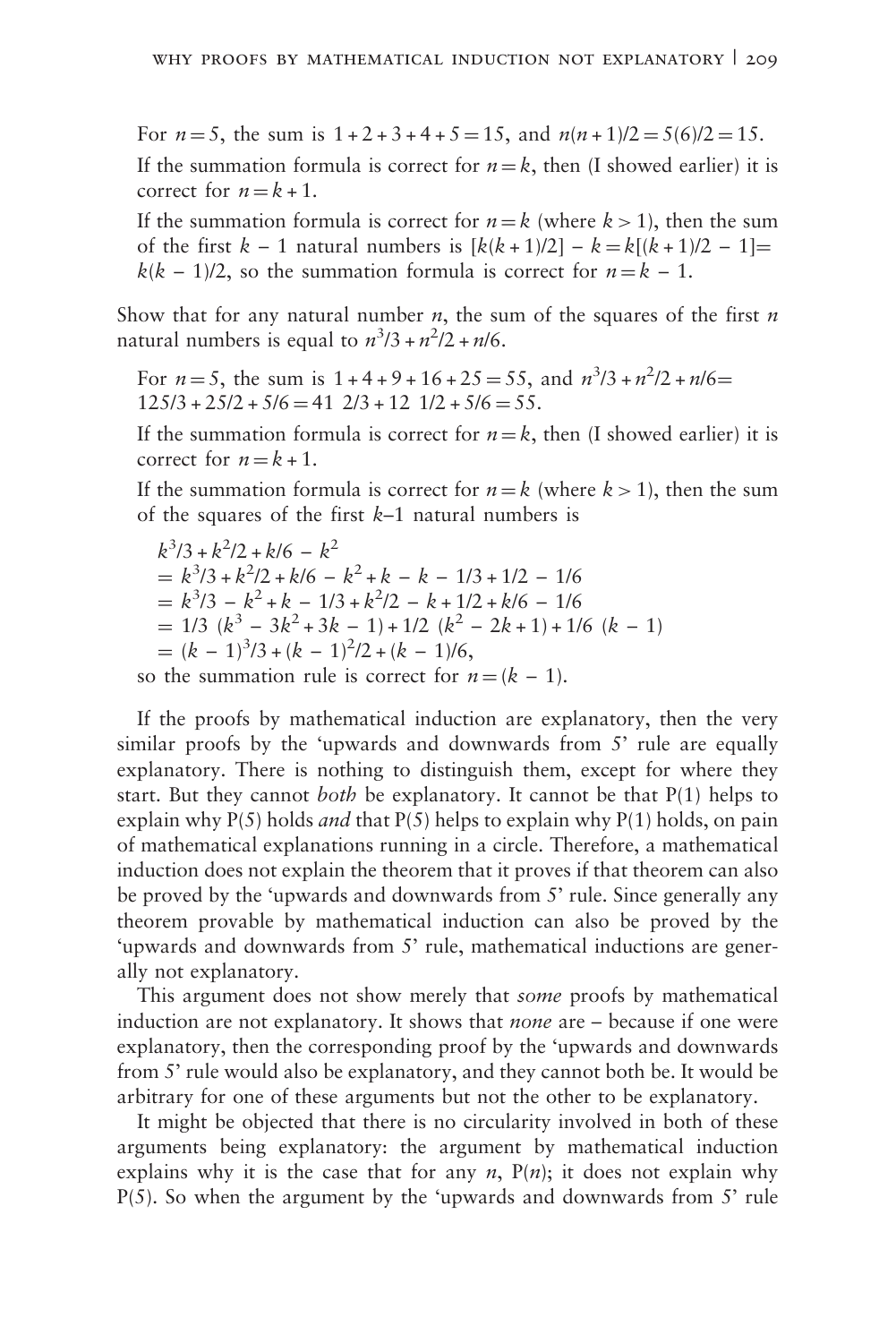uses  $P(5)$  to explain the fact that for any *n*,  $P(n)$ , the explanans is not a fact that the inductive argument explains.

I reply: if the argument from mathematical induction uses  $P(1)$  to explain why it is the case that for any n,  $P(n)$ , then for any  $n \neq 1$ , the argument uses  $P(1)$  to explain why  $P(n)$  is true – and so, in particular, uses  $P(1)$  to explain why  $P(5)$  is true. Compare a scientific example: Coulomb's law (giving the electrostatic force between two stationary point charges) explains why the magnitude E of the electric field of a long straight wire (of negligible thickness) with uniform linear charge density  $\lambda$  is  $2\lambda/r$  at a distance r from the wire. In explaining why for any  $\lambda$  and  $r$ ,  $E = 2\lambda/r$ , Coulomb's law explains in particular why  $E = 4$  dyn/statcoulomb if  $\lambda = 10$  statcoulombs/cm and  $r = 5$  cm. By the same token, if P(1) explains why for any n, P(n), then P(1) explains in particular why P(5).

It might be suggested that although my argument shows *that* mathematical induction is generally not explanatory (on pain of explanatory circularity), my argument fails to show  $why$  it is generally not explanatory. But it does suggest why. An explanation by mathematical induction would have to include  $P(1)$  as part of the explanans. However,  $P(1)$  is generally not explanatorily prior to  $P(5)$ , for example, or to any other instance of the theorem being proved. It would be arbitrary to privilege P(1). So mathematical inductions are generally not explanatory.<sup>6</sup>

> The University of North Carolina at Chapel Hill Chapel Hill, NC 275993125, USA mlange@email.unc.edu

6 Some philosophers may believe that 1 is ontologically prior to the other natural numbers – for instance, that every natural number is somehow constituted by 1. For all I have said, such philosophers may take mathematical inductions to be explanatory. Whatever argument these philosophers give that 1 is prior would break the symmetry between a proof by mathematical induction and a proof of the same theorem that proceeds upwards and downwards from 5. I have shown only that a commitment to the explanatory power of mathematical inductions would require a commitment to 1's ontological priority over the other natural numbers. Although such priority seems dubious to me, I have offered no argument against it.

Of course, philosophers dubious of mathematical explanation in general might try to generalize my circularity worry: taking any proof to be explanatory requires arbitrarily privileging some particular axiomatization of mathematics.

Suppose we wanted to know not 'Why is it the case that for any natural number  $n$ ,  $P(n)$ ?, but rather 'Why does  $P(n)$  hold either for any natural number n or for no natural number at all?' (In other words, 'Why is it *not* the case that  $P(n)$  holds for some but not for all natural numbers n?') Perhaps an argument in the same family as mathematical induction, showing that we can prove this result by proceeding upwards and downwards from any arbitrary value for  $n$ , could answer *this* question. Since this argument allows any initial value for  $n$ , it does not arbitrarily privilege the fact that  $P(k)$  for some particular  $k$ . To answer the question, the argument would have to show only that if  $P(n)$  holds for one natural number *n*, then  $P(n)$  holds for all natural numbers. So only the 'inductive step' of the induction-style argument would be needed.